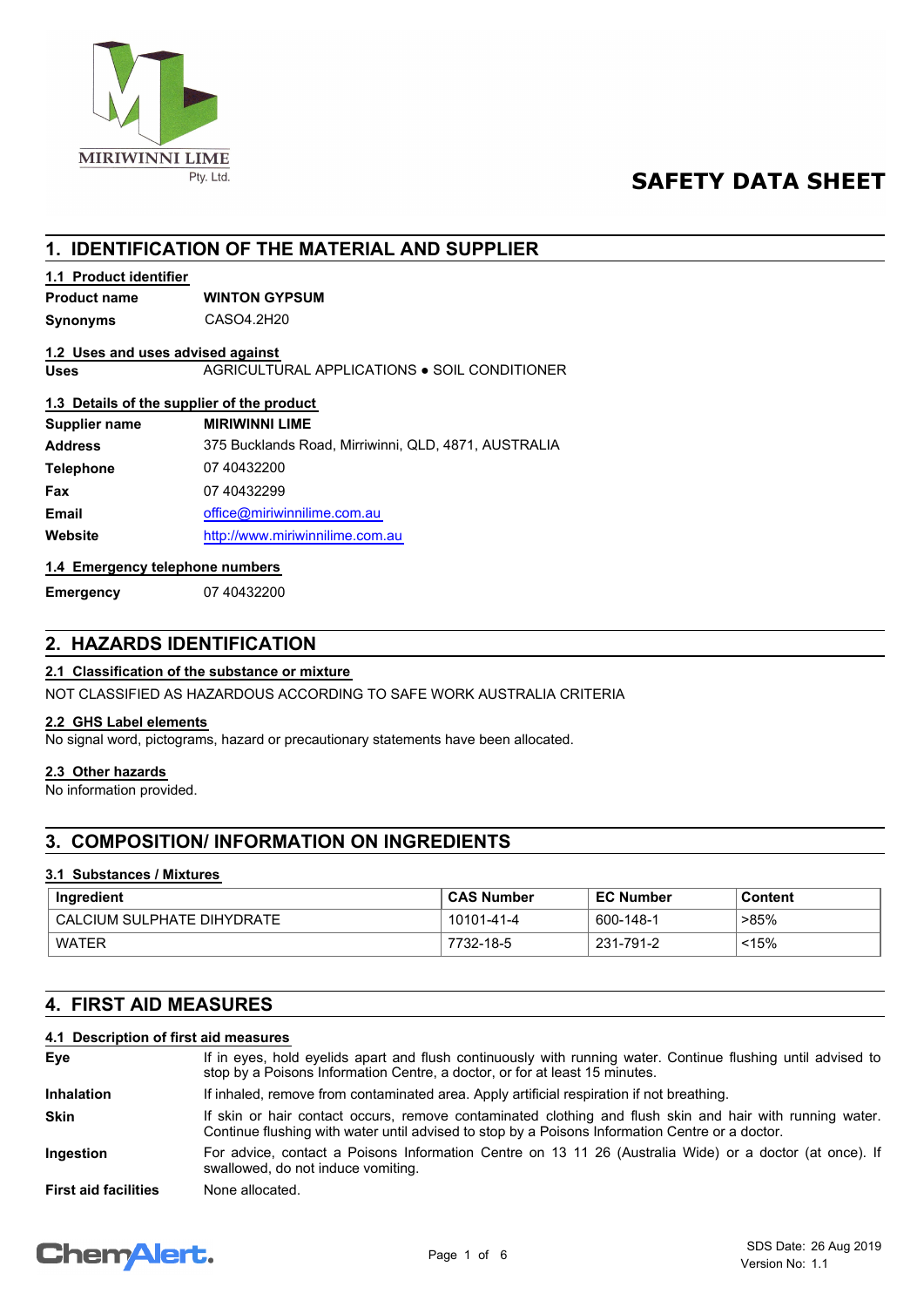### **4.2 Most important symptoms and effects, both acute and delayed**

This product is generally considered to be of low toxicity, however over exposure to dust should be avoided.

### **4.3 Immediate medical attention and special treatment needed**

Drinking glycerin, gelatin solutions, or large volumes of water may delay the hardening of this product in the stomach. Surgical relief of obstruction, particularly at the phlorus, may be required.

### **5. FIRE FIGHTING MEASURES**

### **5.1 Extinguishing media**

Use an extinguishing agent suitable for the surrounding fire.

### **5.2 Special hazards arising from the substance or mixture**

Non flammable. May evolve toxic gases (sulphur oxides) when heated to decomposition.

### **5.3 Advice for firefighters**

Evacuate area and contact emergency services. Toxic gases may be evolved in a fire situation. Remain upwind and notify those downwind of hazard. Wear full protective equipment including Self Contained Breathing Apparatus (SCBA) when combating fire. Use waterfog to cool intact containers and nearby storage areas.

### **5.4 Hazchem code**

None allocated.

## **6. ACCIDENTAL RELEASE MEASURES**

### **6.1 Personal precautions, protective equipment and emergency procedures**

Wear Personal Protective Equipment (PPE) as detailed in section 8 of the SDS.

### **6.2 Environmental precautions**

Prevent product from entering drains and waterways.

#### **6.3 Methods of cleaning up**

Moisten with water to prevent a dust hazard and place in sealable containers for disposal.

### **6.4 Reference to other sections**

See Sections 8 and 13 for exposure controls and disposal.

# **7. HANDLING AND STORAGE**

### **7.1 Precautions for safe handling**

Before use carefully read the product label. Use of safe work practices are recommended to avoid eye or skin contact and inhalation. Observe good personal hygiene, including washing hands before eating. Prohibit eating, drinking and smoking in contaminated areas.

### **7.2 Conditions for safe storage, including any incompatibilities**

Store in a cool, dry, well ventilated area, removed from incompatible substances and foodstuffs. Ensure containers are tightly sealed, adequately labelled and protected from physical damage.

### **7.3 Specific end uses**

No information provided.

## **8. EXPOSURE CONTROLS / PERSONAL PROTECTION**

### **8.1 Control parameters**

### **Exposure standards**

No exposure standards have been entered for this product.

### **Biological limits**

No biological limit values have been entered for this product.

### **8.2 Exposure controls**

Avoid inhalation. Use in well ventilated areas. Where an inhalation risk exists, mechanical extraction ventilation is recommended. Maintain dust levels below the recommended exposure standard. **Engineering controls**

# **ChemAlert.**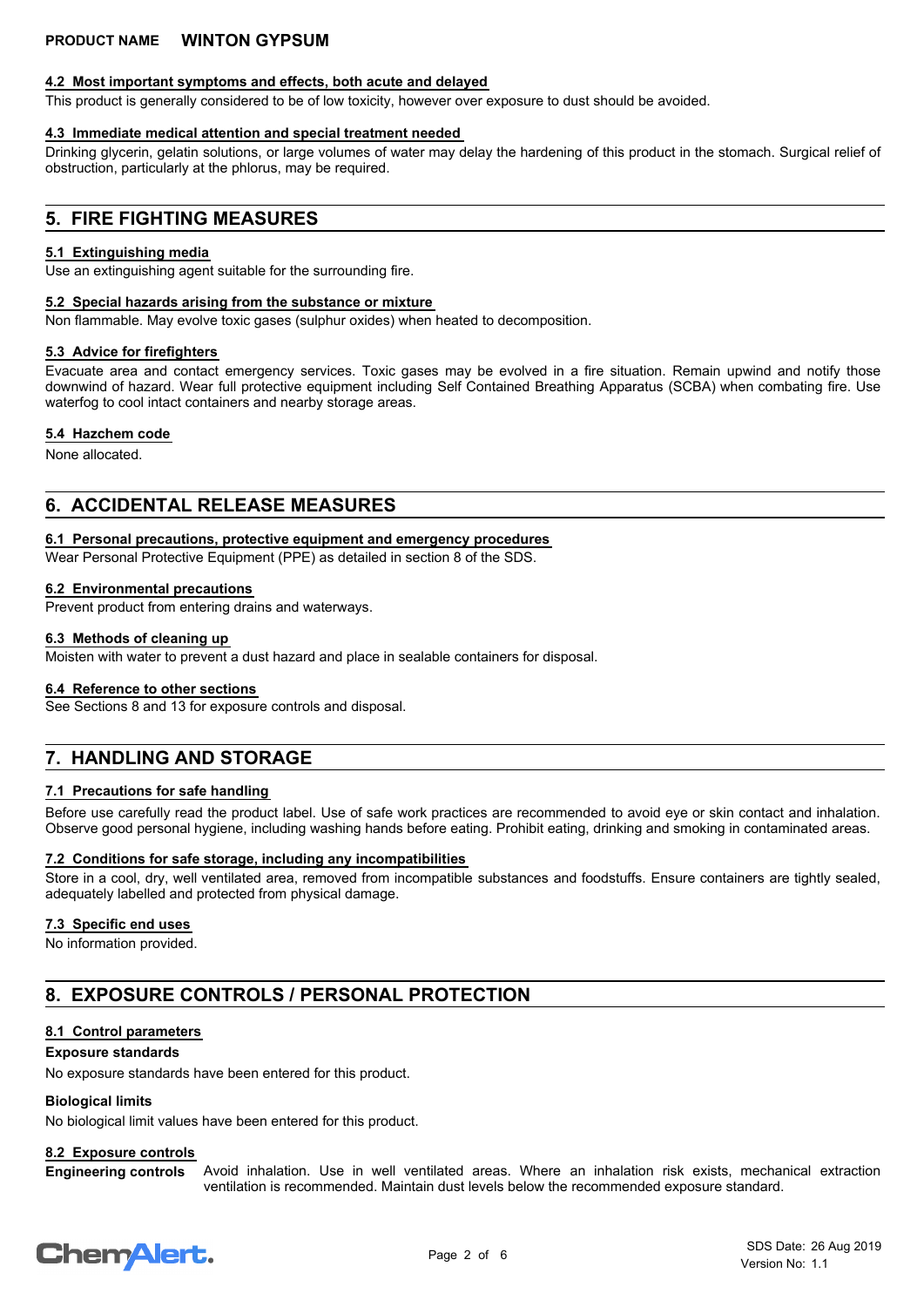### **PPE**

**Eye / Face** Wear dust-proof goggles. **Hands** Wear PVC or rubber gloves. **Body** When using large quantities or where heavy contamination is likely, wear coveralls. **Respiratory** Where an inhalation risk exists, wear a Class P1 (Particulate) respirator.



# **9. PHYSICAL AND CHEMICAL PROPERTIES**

# **9.1 Information on basic physical and chemical properties**

| Appearance                       | LIGHT BROWN POWDER WITH MINOR CRYSTAL |
|----------------------------------|---------------------------------------|
| <b>Odour</b>                     | <b>ODOURLESS</b>                      |
| <b>Flammability</b>              | <b>NON FLAMMABLE</b>                  |
| <b>Flash point</b>               | <b>NOT RELEVANT</b>                   |
| <b>Boiling point</b>             | <b>NOT AVAILABLE</b>                  |
| <b>Melting point</b>             | <b>NOT AVAILABLE</b>                  |
| <b>Evaporation rate</b>          | <b>NOT AVAILABLE</b>                  |
| рH                               | 7.7                                   |
| Vapour density                   | <b>NOT AVAILABLE</b>                  |
| <b>Specific gravity</b>          | <b>NOT AVAILABLE</b>                  |
| Solubility (water)               | <b>SLIGHTLY SOLUBLE</b>               |
| Vapour pressure                  | <b>NOT AVAILABLE</b>                  |
| <b>Upper explosion limit</b>     | <b>NOT RELEVANT</b>                   |
| Lower explosion limit            | <b>NOT RELEVANT</b>                   |
| <b>Partition coefficient</b>     | <b>NOT AVAILABLE</b>                  |
| <b>Autoignition temperature</b>  | <b>NOT AVAILABLE</b>                  |
| <b>Decomposition temperature</b> | <b>NOT AVAILABLE</b>                  |
| Viscosity                        | <b>NOT AVAILABLE</b>                  |
| <b>Explosive properties</b>      | <b>NOT AVAILABLE</b>                  |
| <b>Oxidising properties</b>      | <b>NOT AVAILABLE</b>                  |
| <b>Odour threshold</b>           | <b>NOT AVAILABLE</b>                  |
|                                  |                                       |

# **10. STABILITY AND REACTIVITY**

### **10.1 Reactivity**

Carefully review all information provided in sections 10.2 to 10.6.

### **10.2 Chemical stability**

Stable under recommended conditions of storage.

### **10.3 Possibility of hazardous reactions**

Polymerization will not occur.

### **10.4 Conditions to avoid**

Avoid heat, sparks, open flames and other ignition sources.

### **10.5 Incompatible materials**

Incompatible with aluminium (when heated), diazomethane, phosphorus (at high temperatures) and oxidising agents.

### **10.6 Hazardous decomposition products**

May evolve toxic gases (sulphur oxides) when heated to decomposition.

# **11. TOXICOLOGICAL INFORMATION**

## **11.1 Information on toxicological effects**

**Acute toxicity** This product is generally considered to be of low toxicity, however over exposure to dust should be avoided.

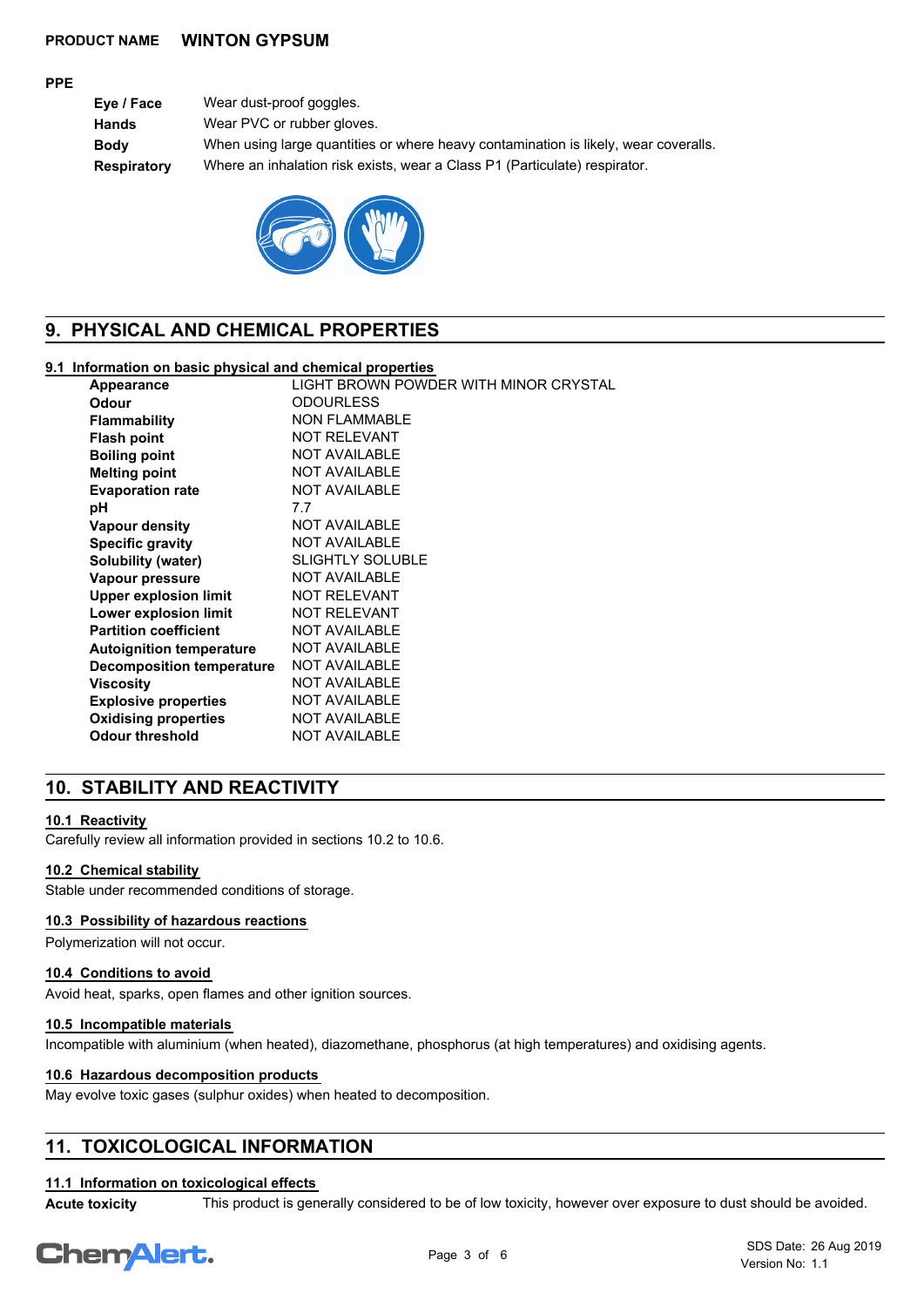#### **Information available for the ingredients:**

| Ingredient                         |                                                                                                   | Oral LD50        | Dermal LD50 | <b>Inhalation LC50</b>   |
|------------------------------------|---------------------------------------------------------------------------------------------------|------------------|-------------|--------------------------|
| CALCIUM SULPHATE DIHYDRATE         |                                                                                                   | 3000 mg/kg (rat) | --          | $\overline{\phantom{a}}$ |
| <b>Skin</b>                        | Not classified as a skin irritant. Contact may result in mechanical irritation, redness and rash. |                  |             |                          |
| Eye                                | Not classified as an eye irritant. Contact may cause discomfort, lacrimation and redness.         |                  |             |                          |
| <b>Sensitisation</b>               | Not classified as causing skin or respiratory sensitisation.                                      |                  |             |                          |
| <b>Mutagenicity</b>                | Insufficient data available to classify as a mutagen.                                             |                  |             |                          |
| Carcinogenicity                    | Insufficient data available to classify as a carcinogen.                                          |                  |             |                          |
| Reproductive                       | Insufficient data available to classify as a reproductive toxin.                                  |                  |             |                          |
| STOT - single<br>exposure          | Not classified as causing organ damage from single exposure.                                      |                  |             |                          |
| <b>STOT - repeated</b><br>exposure | Not classified as causing organ damage from repeated exposure.                                    |                  |             |                          |
| <b>Aspiration</b>                  | Not relevant.                                                                                     |                  |             |                          |

## **12. ECOLOGICAL INFORMATION**

### **12.1 Toxicity**

No information provided.

### **12.2 Persistence and degradability**

No information provided.

# **12.3 Bioaccumulative potential**

No information provided.

### **12.4 Mobility in soil**

No information provided.

### **12.5 Other adverse effects**

The main component/s of this product are not anticipated to cause any adverse effects to plants or animals.

# **13. DISPOSAL CONSIDERATIONS**

### **13.1 Waste treatment methods**

Reuse where possible. No special precautions are normally required when handling this product. **Waste disposal Legislation** Dispose of in accordance with relevant local legislation.

## **14. TRANSPORT INFORMATION**

### **NOT CLASSIFIED AS A DANGEROUS GOOD BY THE CRITERIA OF THE ADG CODE, IMDG OR IATA**

|                                     | <b>LAND TRANSPORT (ADG)</b> | <b>SEA TRANSPORT (IMDG / IMO)</b> | AIR TRANSPORT (IATA / ICAO) |
|-------------------------------------|-----------------------------|-----------------------------------|-----------------------------|
| 14.1 UN Number                      | None allocated.             | None allocated.                   | None allocated.             |
| 14.2 Proper<br><b>Shipping Name</b> | None allocated.             | None allocated.                   | None allocated.             |
| 14.3 Transport<br>hazard class      | None allocated.             | None allocated.                   | None allocated.             |
| 14.4 Packing Group                  | None allocated.             | None allocated.                   | None allocated.             |

### **14.5 Environmental hazards**

No information provided.

### **14.6 Special precautions for user**

**Hazchem code** None allocated.

# **ChemAlert.**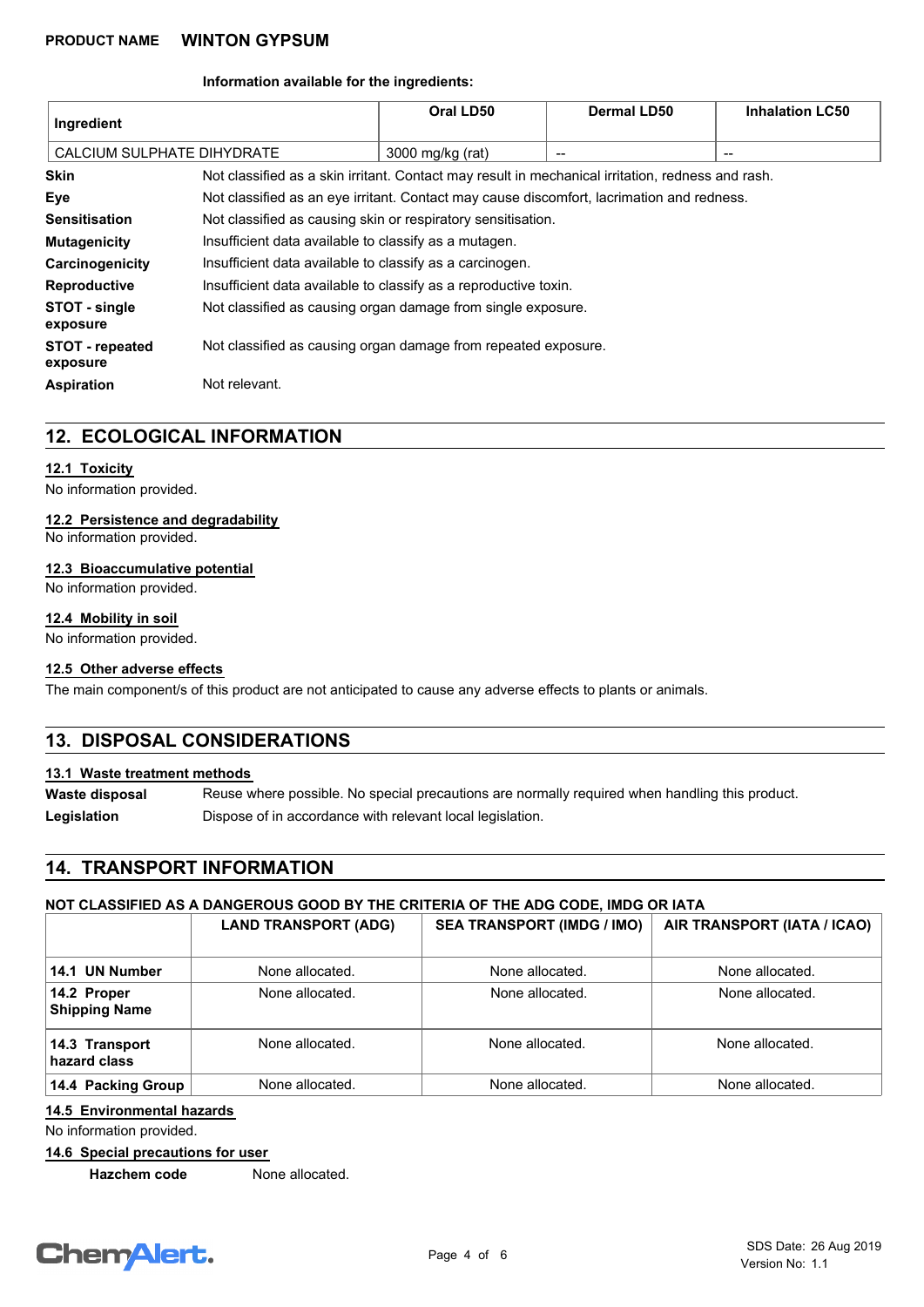# **15. REGULATORY INFORMATION**

| 15.1 Safety, health and environmental regulations/legislation specific for the substance or mixture |                                                                                                                                                                    |  |  |
|-----------------------------------------------------------------------------------------------------|--------------------------------------------------------------------------------------------------------------------------------------------------------------------|--|--|
| <b>Poison schedule</b>                                                                              | A poison schedule number has not been allocated to this product using the criteria in the Standard for the<br>Uniform Scheduling of Medicines and Poisons (SUSMP). |  |  |
| <b>Classifications</b>                                                                              | Safework Australia criteria is based on the Globally Harmonised System (GHS) of Classification and<br>Labelling of Chemicals.                                      |  |  |
| <b>Inventory listings</b>                                                                           | <b>AUSTRALIA: AICS (Australian Inventory of Chemical Substances)</b><br>All components are listed on AICS, or are exempt.                                          |  |  |

# **16. OTHER INFORMATION**

| <b>Additional information</b> | EXPOSURE STANDARDS - TIME WEIGHTED AVERAGES: Exposure standards are established on<br>the premise of an 8 hour work period of normal intensity, under normal climatic conditions and where<br>a 16 hour break between shifts exists to enable the body to eliminate absorbed contaminants. In the<br>following circumstances, exposure standards must be reduced: Strenuous work conditions; hot,<br>humid climates; high altitude conditions; extended shifts (which increase the exposure period and<br>shorten the period of recuperation).<br>PERSONAL PROTECTIVE EQUIPMENT GUIDELINES:<br>The recommendation for protective equipment contained within this report is provided as a guide<br>only. Factors such as form of product, method of application, working environment, quantity used,<br>product concentration and the availability of engineering controls should be considered before final<br>selection of personal protective equipment is made. |                                                                                                                                                                                                                                                                                                                                                                                                                                                                                                                                                                                                                                                                                                                                                                                                                                                                                                                                                                                                                |  |  |
|-------------------------------|--------------------------------------------------------------------------------------------------------------------------------------------------------------------------------------------------------------------------------------------------------------------------------------------------------------------------------------------------------------------------------------------------------------------------------------------------------------------------------------------------------------------------------------------------------------------------------------------------------------------------------------------------------------------------------------------------------------------------------------------------------------------------------------------------------------------------------------------------------------------------------------------------------------------------------------------------------------------|----------------------------------------------------------------------------------------------------------------------------------------------------------------------------------------------------------------------------------------------------------------------------------------------------------------------------------------------------------------------------------------------------------------------------------------------------------------------------------------------------------------------------------------------------------------------------------------------------------------------------------------------------------------------------------------------------------------------------------------------------------------------------------------------------------------------------------------------------------------------------------------------------------------------------------------------------------------------------------------------------------------|--|--|
|                               |                                                                                                                                                                                                                                                                                                                                                                                                                                                                                                                                                                                                                                                                                                                                                                                                                                                                                                                                                                    |                                                                                                                                                                                                                                                                                                                                                                                                                                                                                                                                                                                                                                                                                                                                                                                                                                                                                                                                                                                                                |  |  |
|                               |                                                                                                                                                                                                                                                                                                                                                                                                                                                                                                                                                                                                                                                                                                                                                                                                                                                                                                                                                                    | <b>HEALTH EFFECTS FROM EXPOSURE:</b><br>It should be noted that the effects from exposure to this product will depend on several factors<br>including: form of product; frequency and duration of use; quantity used; effectiveness of control<br>measures; protective equipment used and method of application. Given that it is impractical to<br>prepare a report which would encompass all possible scenarios, it is anticipated that users will<br>assess the risks and apply control methods where appropriate.                                                                                                                                                                                                                                                                                                                                                                                                                                                                                          |  |  |
| <b>Abbreviations</b>          | <b>ACGIH</b><br>CAS#<br><b>CNS</b><br>EC No.<br><b>EMS</b><br><b>GHS</b><br><b>GTEPG</b><br><b>IARC</b><br>LC50<br>LD50<br>mg/m <sup>3</sup><br>OEL<br>рH<br>ppm<br><b>STEL</b><br>STOT-RE<br>STOT-SE<br><b>SUSMP</b><br><b>SWA</b><br><b>TLV</b><br><b>TWA</b>                                                                                                                                                                                                                                                                                                                                                                                                                                                                                                                                                                                                                                                                                                    | American Conference of Governmental Industrial Hygienists<br>Chemical Abstract Service number - used to uniquely identify chemical compounds<br>Central Nervous System<br>EC No - European Community Number<br>Emergency Schedules (Emergency Procedures for Ships Carrying Dangerous<br>Goods)<br><b>Globally Harmonized System</b><br>Group Text Emergency Procedure Guide<br>International Agency for Research on Cancer<br>Lethal Concentration, 50% / Median Lethal Concentration<br>Lethal Dose, 50% / Median Lethal Dose<br>Milligrams per Cubic Metre<br>Occupational Exposure Limit<br>relates to hydrogen ion concentration using a scale of 0 (high acidic) to 14 (highly<br>alkaline).<br>Parts Per Million<br>Short-Term Exposure Limit<br>Specific target organ toxicity (repeated exposure)<br>Specific target organ toxicity (single exposure)<br>Standard for the Uniform Scheduling of Medicines and Poisons<br>Safe Work Australia<br><b>Threshold Limit Value</b><br>Time Weighted Average |  |  |